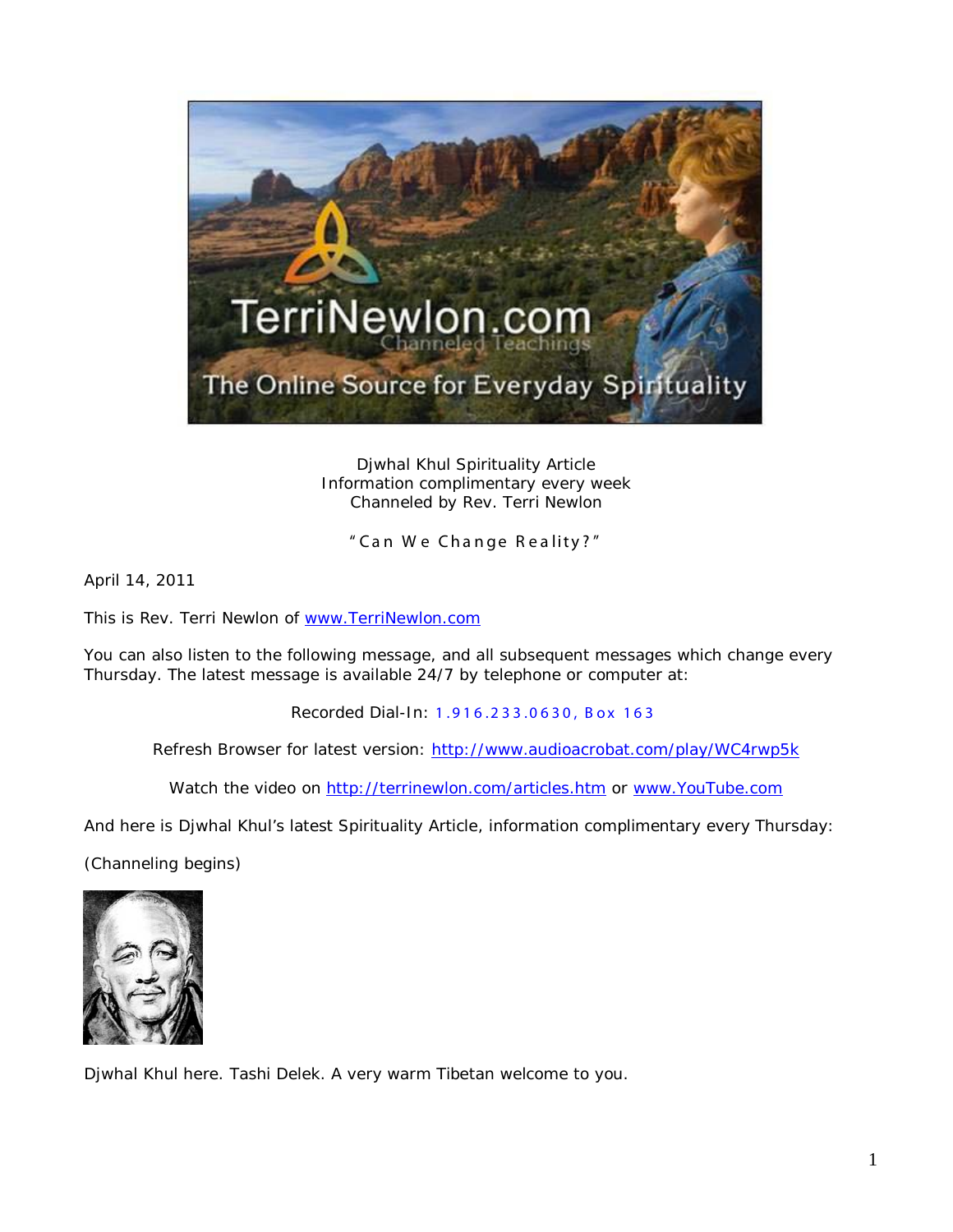Our topic for this Spirituality Article is "Can We Change Reality?," and there are a variety of belief systems in play and some people are kind of good at making their own choices and leading their lives in a certain way. Other people feel subjected to reality, they then have to deal with it.

We did a Spirituality Article on ["Victim Consciousness"](http://www.terrinewlon.com/Victim_Consciousness.html) which is really how to get out of it. What it is, how it plays out and how not to be in that. So you might look up "Victim Consciousness" if you want to know more about that.

Spiritually speaking, when we look at reality, we see that it plays out in a sequence. So in other words, if you are being a little careless with your driving and then you get in an accident, then you've got insurance claims and then you've got repairs and then you've got alternate transportation and so on and so forth.

So once the ball is rolling in a certain direction, you do have a reality of dealing with the sequential play out there. On the other hand, if you are getting in your vehicle and you're saying "I choose safety" and then you're being very alert at what's going on and paying attention to the driving and not distractions, and then reaffirming from time to time "I choose safety," then what you're doing is shaping your reality in that direction.

Now I want to talk about messy Creation because some people just, you know their lives are kind of one snow ball mess after another after another. You can make a choice to start creating differently. In other words, stop, short stop that kind of downhill motion by thinking positive thoughts. Choosing the more positive reality and that sort of thing.

Having said that, when we look at the popular statement in spiritual circles of "You choose your own reality" there's also a group consciousness reality playing out that deals with what goes on in the neighborhood or in the family unit. What goes on within a state or country. What goes on between various religions, etc.

So when we are looking at group reality, or such as "there was just a devastating earthquake and now here we are in this reality. How do we get out of this reality?" You can be inventive and what not.

Most of all though it's embracing reality and then making the best of it. "Given what I've got, what can I do to make the best of this reality?" So that brings us into an internal attitude of staying as positive as possible. Not going into "Woe is me" victim consciousness but "OK I've been dealt another interesting hand. How can I make the best of it?" "What is the best focus here or how could I work my way through this reality to create a better outcome." And even if it's the lesson learned that you just don't want to ever do that again, then of course, it is a valuable lesson.

So I would encourage you to make clear choices as you are speaking your own Self, your own Higher Self, your Own Inner Self. "I choose safety." "I choose grace and ease." "I choose strength and courage." "I choose feeling loved." "I choose being loving."

Work with the reality that you do want and you can create quite a lot.

As always, thank you and my love to you,

Djwhal Khul

Channeled by Rev. Terri Newlon [www.TerriNewlon.com](http://www.terrinewlon.com/)

(Spirituality Article, Transcribed by Micheline Ralet)